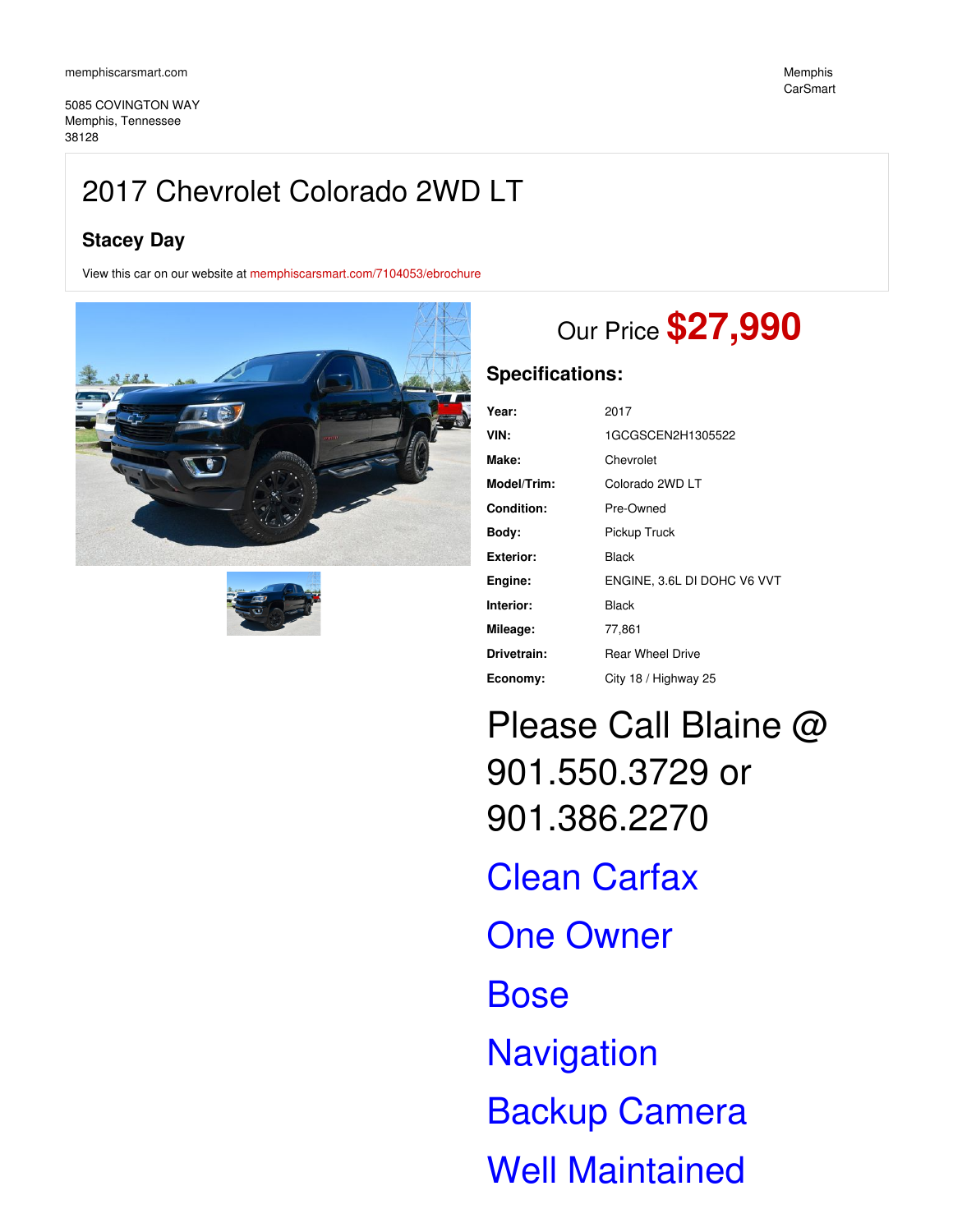# Good Tires

This 2017 Chevrolet Colorado 2WD LT is in excellent condition. It comes from a non smoking owner and has been well maintained. This vehicle features an interior that has been professionally detailed.

2017 Chevrolet Colorado 2WD LT Memphis CarSmart - - View this car on our website at [memphiscarsmart.com/7104053/ebrochure](https://memphiscarsmart.com/vehicle/7104053/2017-chevrolet-colorado-2wd-lt-memphis-tennessee-38128/7104053/ebrochure)

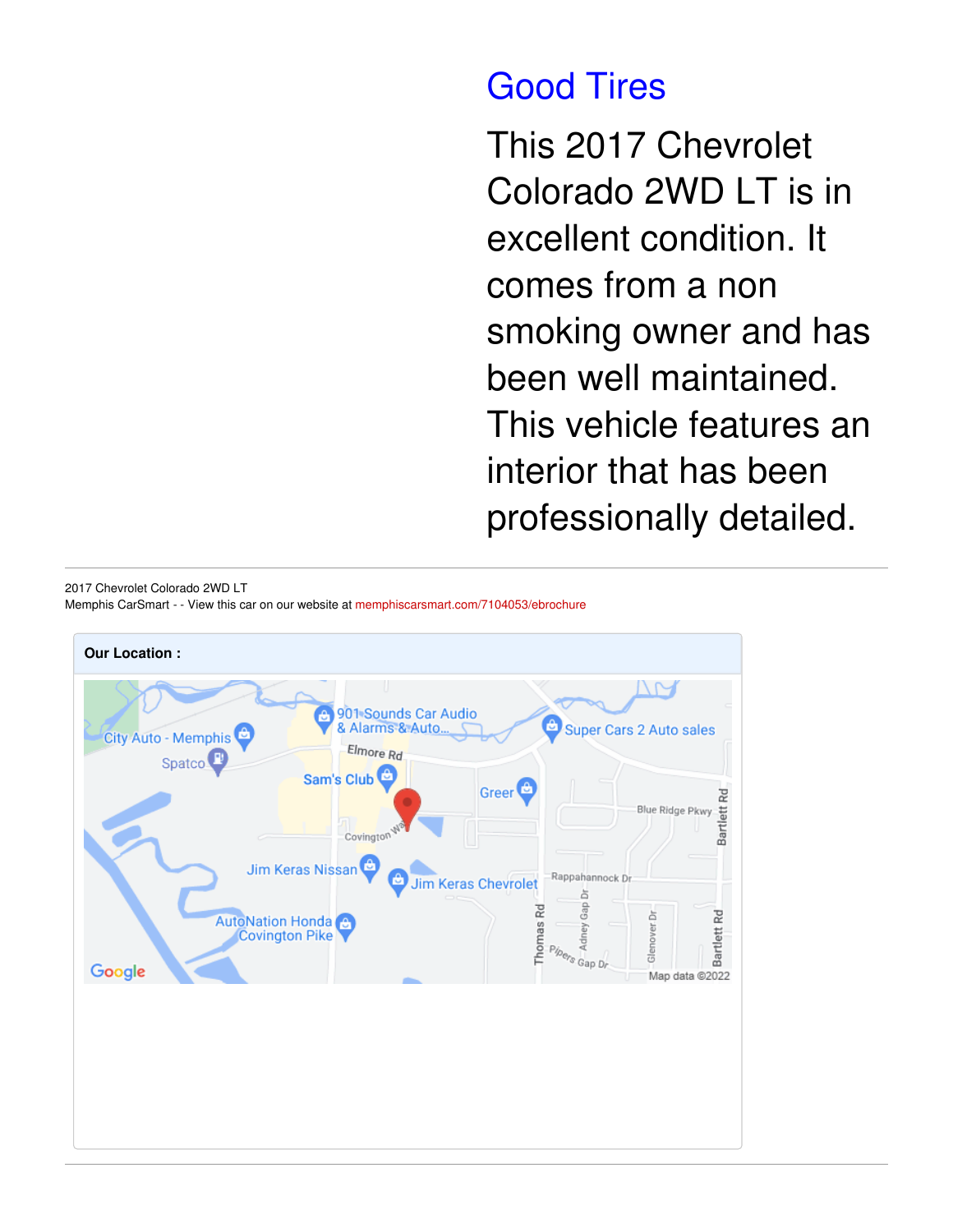## **Installed Options**

#### **Interior**

- Air conditioning, single-zone manual climate control
- Charging ports, 2, USB, located on the rear of the center console
- Console, floor, front compartment, custom- Console, overhead
- Cruise control, electronic, automatic
- Display, driver instrument information enhanced, multi-color- Door locks, power
- Floor covering, color-keyed carpeting- Floor mats, carpeted front
- Floor mats, carpeted rear- Handles, door release, front and rear, Chrome
- Lighting, interior, dual reading
- Lighting, interior, roof, rear courtesy and dual reading lights (Crew Cab models only.)
- Mirror, inside rearview manual day/night- Remote Keyless Entry, extended range
- Seat adjuster, driver 4-way power with manual recline
- Seat adjuster, passenger 2-way manual fore/aft with manual recline
- Seat, rear folding bench (Crew Cab models only.) Seats, front bucket
- Speedometer, miles/kilometers- Steering column, tilt and telescopic
- Steering wheel controls, mounted audio controls- Steering wheel, leather-wrapped
- Theft-deterrent system, immobilization- Theft-deterrent system, unauthorized entry
- Visors, driver and front passenger illuminated sliding vanity mirrors
- Windows, power with driver Express-Up and Down

#### **Exterior**

- Bumper, rear body-color (Deleted when (TGK) Special Paint is ordered.)
- Cargo box light, back of cab CornerStep, rear bumper- Door handles, body-color
- Glass, windshield shade band- Headlamps, halogen with automatic exterior lamp control
- Mirror, spotter, located in corner of driver-side outside mirror
- Mirrors, outside power-adjustable, body-color, manual-folding- Moldings, Chrome beltline
- Pickup box- Tailgate handle, Black- Tailgate, locking
- Tire, compact spare T175/80R18, blackwall (Requires (RTX) 18" x 4.5" (45.7 cm x 11.4 cm) Black cast aluminum, compact spare wheel.)
- Tires, P255/65R17 all-season, blackwall
- Wheel, compact spare, 18" x 4.5" (45.7 cm x 11.4 cm) Black cast aluminum (Standard with (LCV) 2.5L I4 engine only. Not included on Crew Cab Long Box models.)
- Wheels, 17" x 8" (43.2 cm x 20.3 cm) Blade Silver Metallic cast aluminum

### **Safety**

- Air conditioning, single-zone manual climate control
- Charging ports, 2, USB, located on the rear of the center console
- Console, floor, front compartment, custom- Console, overhead
- Cruise control, electronic, automatic
- Display, driver instrument information enhanced, multi-color- Door locks, power
- Floor covering, color-keyed carpeting- Floor mats, carpeted front
- Floor mats, carpeted rear- Handles, door release, front and rear, Chrome
- Lighting, interior, dual reading
- Lighting, interior, roof, rear courtesy and dual reading lights (Crew Cab models only.)
- Mirror, inside rearview manual day/night- Remote Keyless Entry, extended range
- Seat adjuster, driver 4-way power with manual recline
- Seat adjuster, passenger 2-way manual fore/aft with manual recline
- Seat, rear folding bench (Crew Cab models only.) Seats, front bucket
- Speedometer, miles/kilometers- Steering column, tilt and telescopic
- Steering wheel controls, mounted audio controls- Steering wheel, leather-wrapped
- Theft-deterrent system, immobilization- Theft-deterrent system, unauthorized entry
- Visors, driver and front passenger illuminated sliding vanity mirrors
- Windows, power with driver Express-Up and Down

#### **Mechanical**

- Brakes, 4-wheel antilock, 4-wheel disc
- Engine, 2.5L I4, DI, DOHC, VVT (200 hp [149.0 kW] @ 6300 rpm, 191 lb-ft of torque [259 N-m] @ 4400 rpm) (Not included on Crew Cab Long Box models.)
- GVWR, 5500 lbs. (2495 kg) (Standard on Crew Cab Short Wheelbase models with (LCV) 2.5L I4 engine only.)
- Rear axle, 4.10 ratio (Requires (LCV) 2.5L I4 engine. Not included on Crew Cab Long Box models.)
- Rear wheel drive